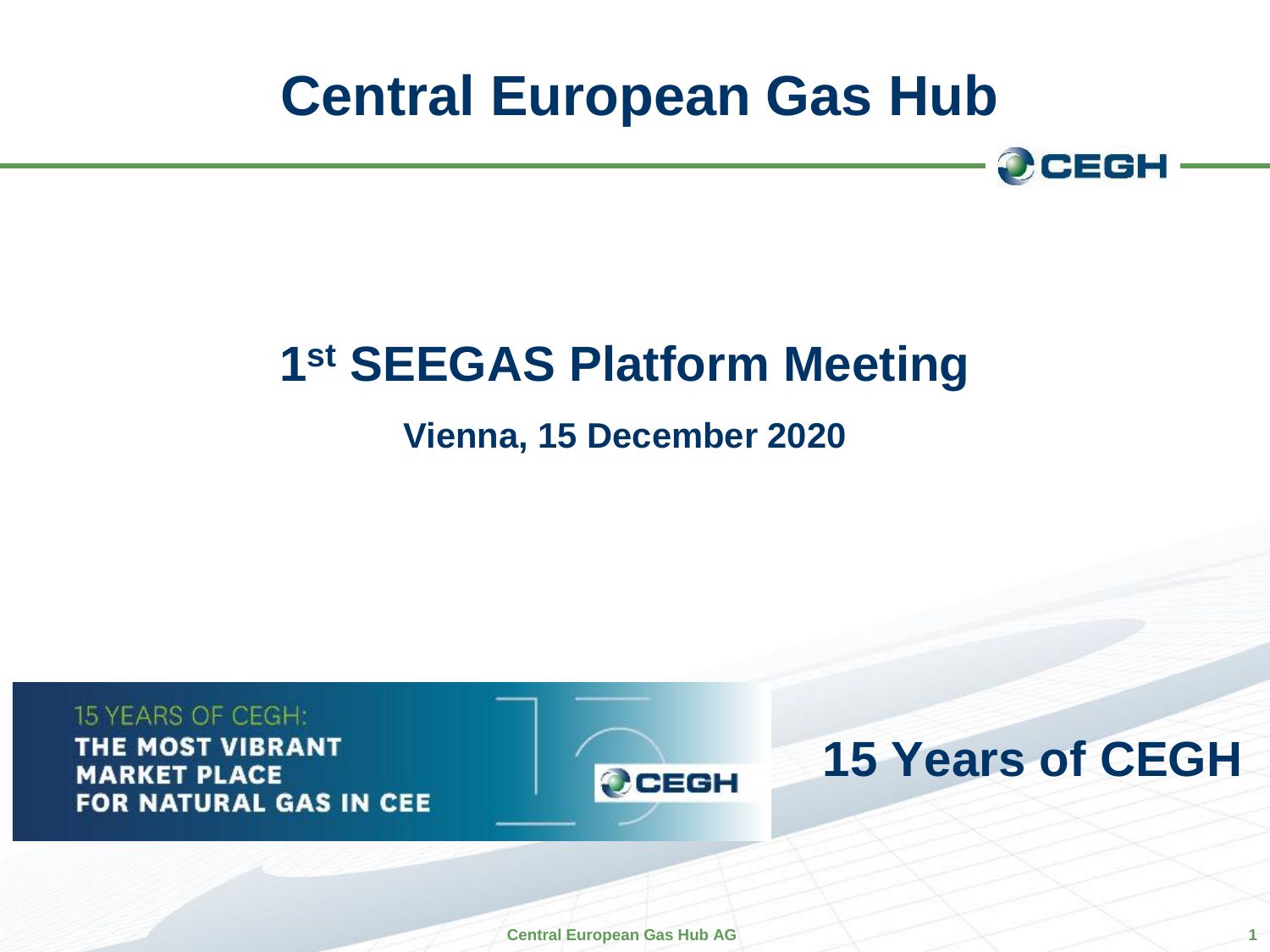#### **CEGH Volume Development 1-11 / 2020**

**OCEGH** 

#### **CEGH VTP:**

1-11/2020: 757.19 TWh (y-t-y: **+11.6%**)

#### **EEX CEGH Gas Market:** 1-11/2020: 148.10 TWh

(y-t-y: **-1.7%**)

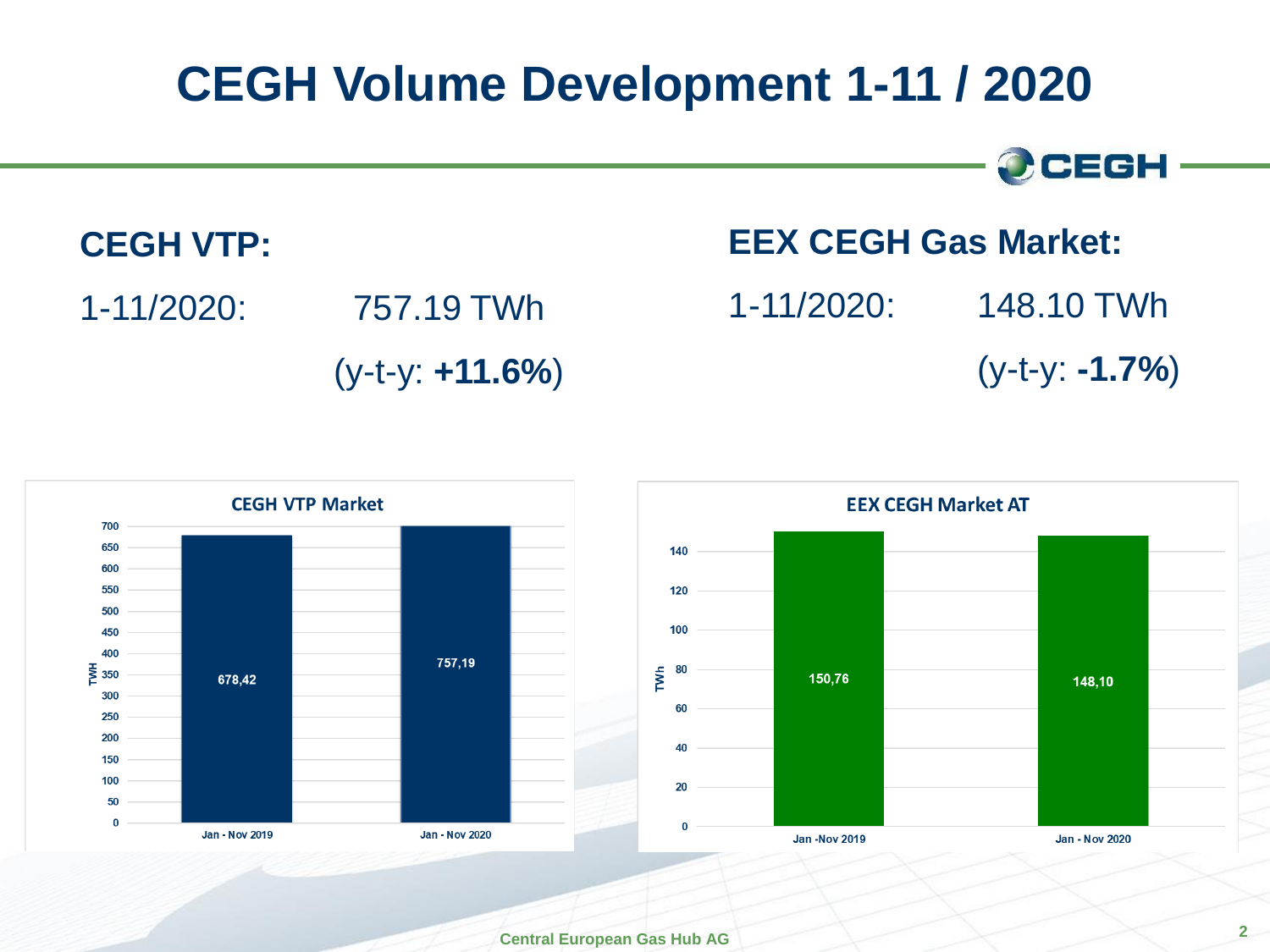## **CEGH VTP Volume development and Austrian Gas Consumption (in TWh)**



**Central European Gas Hub AG 3**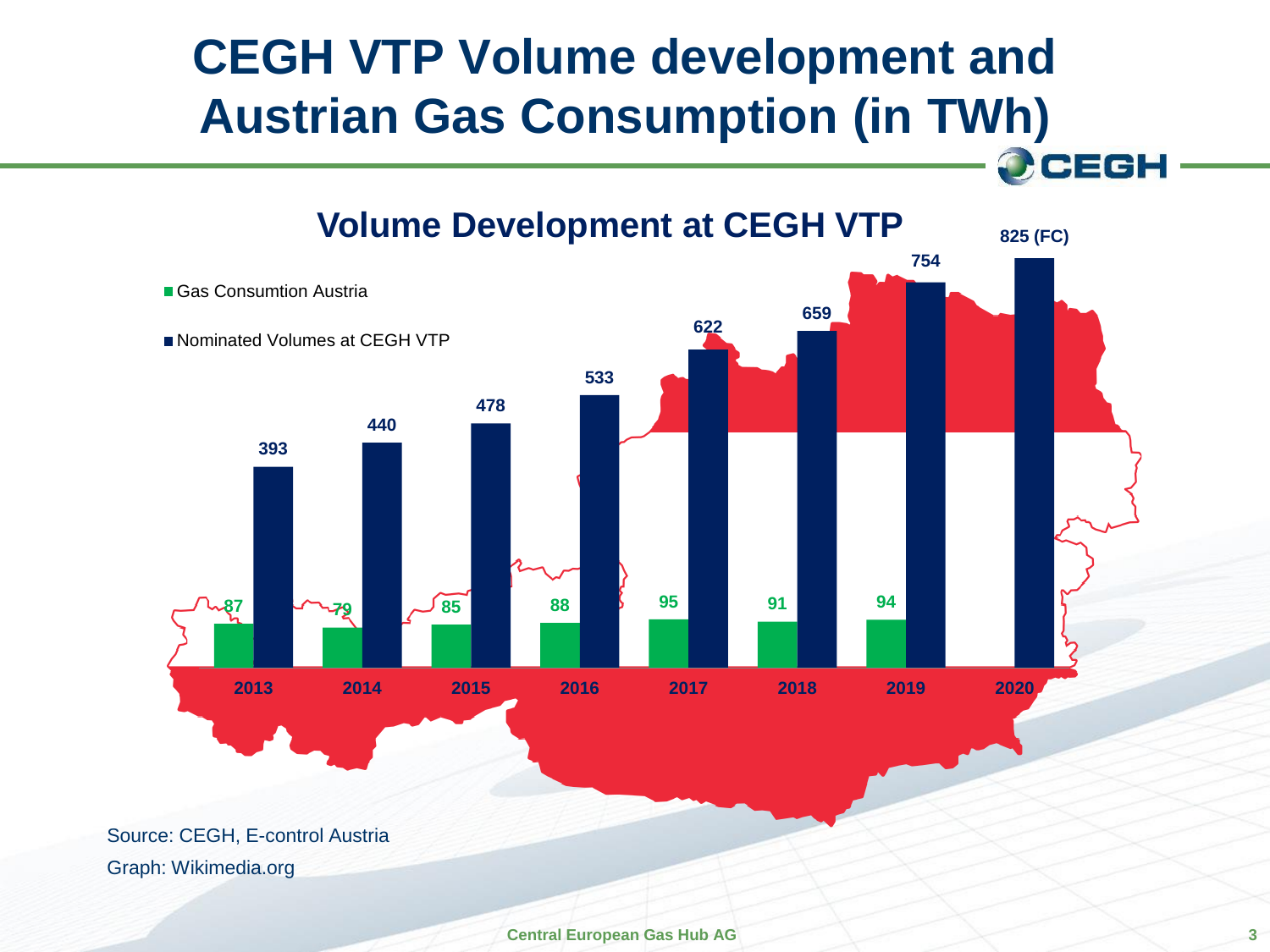#### **CEGH - Development of VTP Trading Registered Members**



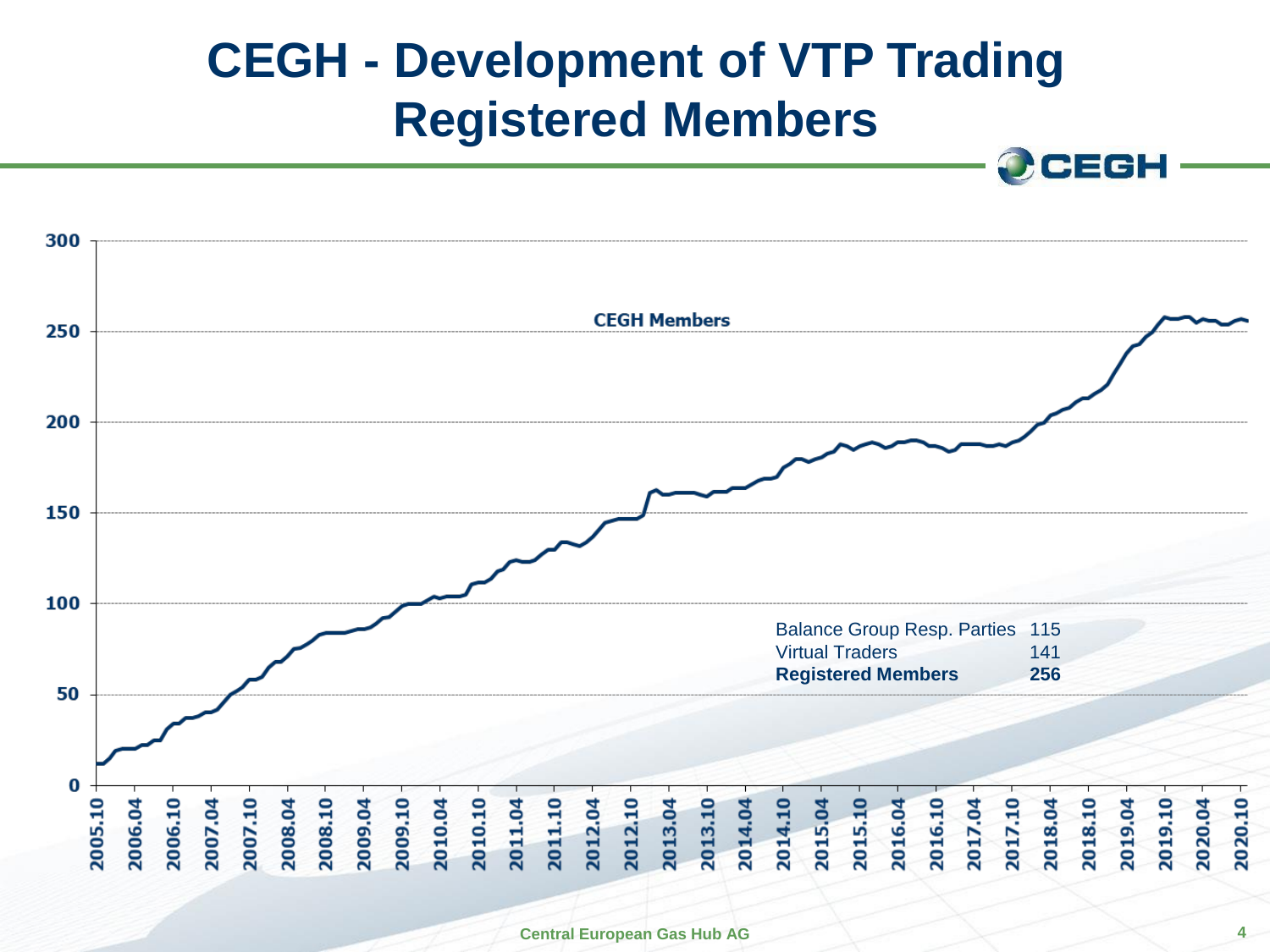#### **CEGH - Development of VTP Trading Diversity of Registered Members**

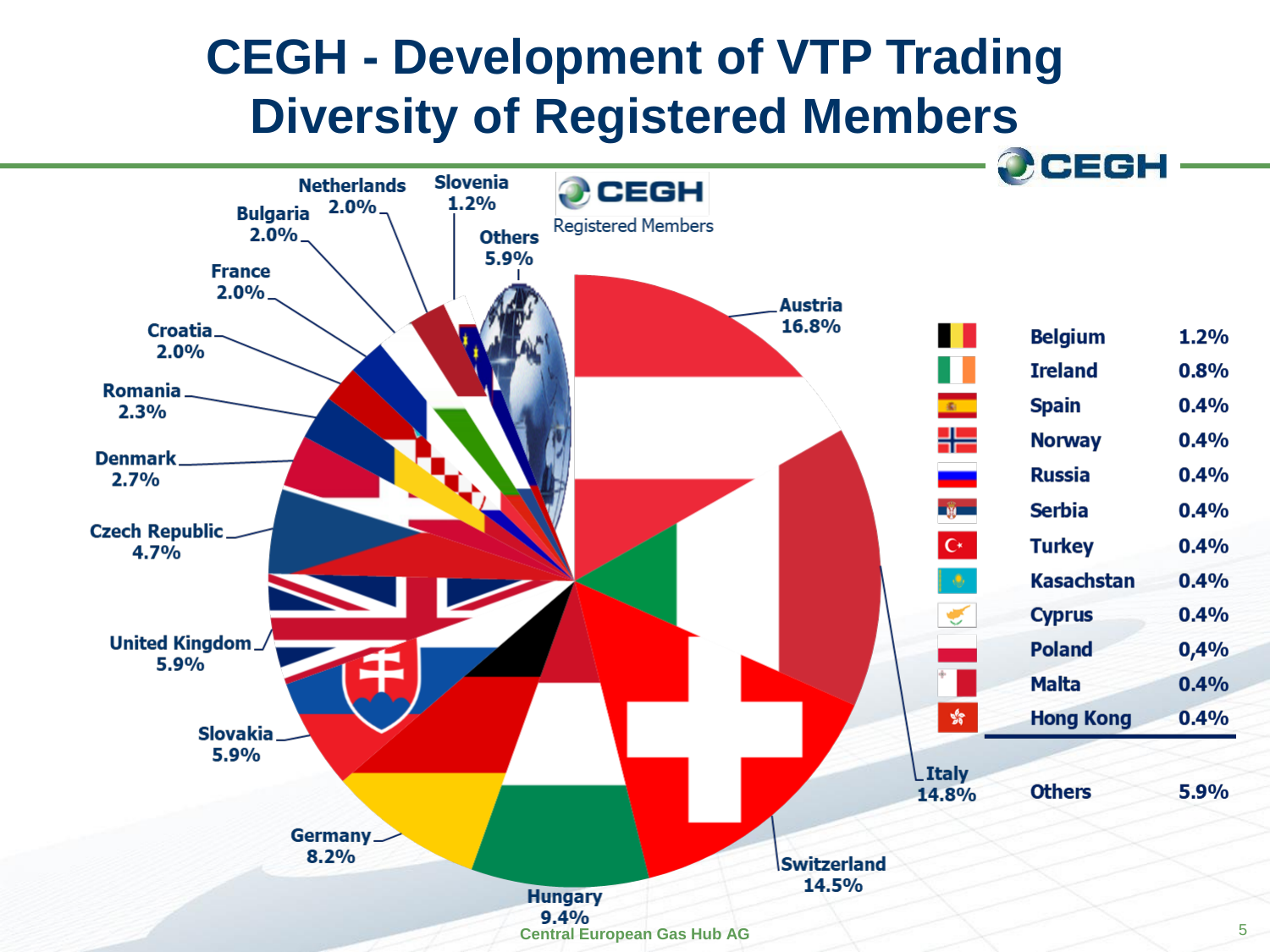# **CEGH REMIT Platform**

- Available 24/7
- Free of charge plus publication alert / RSS feed subscription
- Contents open to the public
- Main source of information in the Austrian Market Area
- Posting only for registered users
- **Postings fulfil legal obligation to** publish insider information acc. to REMIT Art. 4
- **Platform meets all ACER** requirements (incl. automatic ACER feed)
- **Recommended by Austria's** Energy Regulator E-Control



POZAGAS a.s.

27.04.2020 06:00 CEST

Other market information

0 CEGH

000042954-A00058077.SK\_001 (active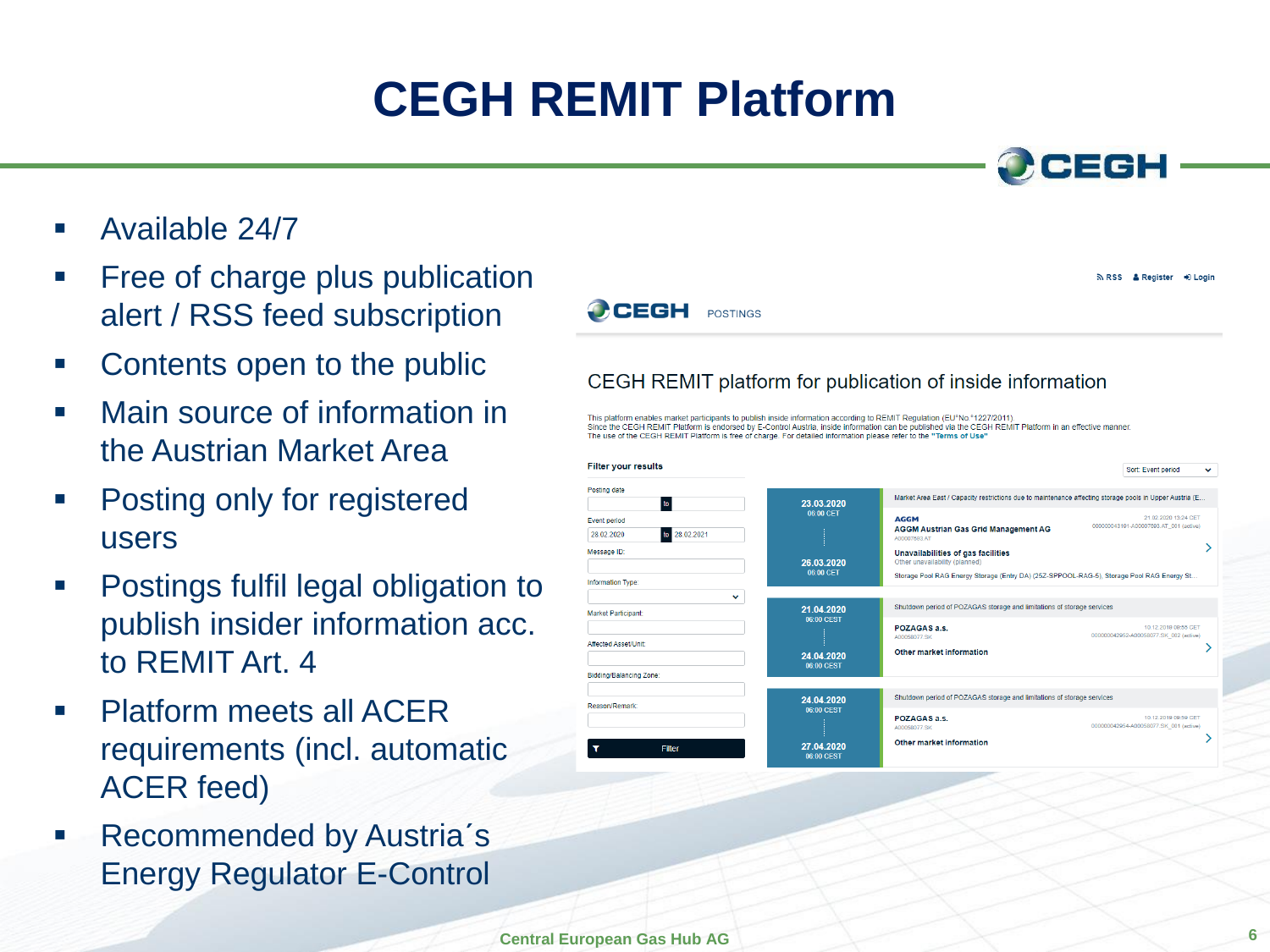#### **CEGH Gas Storage Marketing Platform**



#### **Filter your results**

| Company                                                                                    | (2) CLOSED ON 12.11.2020 15:00                                                                                                                                                                                                                                                                                                                    |                                                                                                     |                                                                                             |                                                                                            |   |
|--------------------------------------------------------------------------------------------|---------------------------------------------------------------------------------------------------------------------------------------------------------------------------------------------------------------------------------------------------------------------------------------------------------------------------------------------------|-----------------------------------------------------------------------------------------------------|---------------------------------------------------------------------------------------------|--------------------------------------------------------------------------------------------|---|
| Storage<br><b>Status</b><br>$\vee$ open<br>$\vee$ closed<br>$\checkmark$<br>published      | <b>OMV Gas Storage</b><br>ozv<br>GmbH<br><b>OMV</b><br>OMV Storage-Pool VTP<br># Offer ID: 587<br>₹ Bidding period: 12.11.2020 10:00 - 12.11.2020 15:00<br># Publication date: 02.11.2020 15:00<br>& Quantity: 30 Bundles<br>Pricing: € / Bundle / month<br>og Service period: 01.04.2022 06:00 - 01.04.2023 06:00                                | <b>WORKING GAS</b><br><b>VOLUME</b><br><b>FIRM</b><br>17.000 MWh<br>01.84.22.08:00 - 01.04.23.08:00 | <b>INJECTION RATE</b><br><b>FIRM</b><br>8 MWh/h<br>01.04.22 00:00 - 01.04.23 00:00          | <b>WITHDRAWAL RATE</b><br><b>FIRM</b><br><b>SMWh/h</b><br>01.04.22 00:00 - 01.04.23 00:00  | > |
| cancelled<br>Offer ID                                                                      | 20 CLOSED ON 17.09.2020 15:00                                                                                                                                                                                                                                                                                                                     |                                                                                                     |                                                                                             |                                                                                            |   |
| Publication date<br>$\mathbf{b}$<br><b>Bidding period</b><br>$\mathbf{b}$<br><b>Filter</b> | <b>OMV Gas Storage</b><br>OZV<br>GmbH<br><b>OMV</b><br>OMV Storage-Pool VTP<br># Offer ID: 567<br>◆ Bidding period: 17.09.2020 10:00 - 17.09.2020 15:00<br>簡 Publication date: 11.09.2020 10:45<br>2 Quantity: 25 Bundles<br>$\blacktriangleright$ Pricing: $\epsilon$ / Bundle / month<br>of Service period: 01.04.2021 06:00 - 01.04.2022 06:00 | <b>WORKING GAS</b><br><b>VOLUME</b><br><b>FIRM</b><br>17.000 MWh<br>01.04.21.00:00 - 01.04.22.00:00 | <b>INJECTION RATE</b><br><b>FIRM</b><br>8 MWh/h<br>01.04.21 00:00 - 01.04.22 08:00          | <b>WITHDRAWAL RATE</b><br><b>FIRM</b><br><b>SMWh/h</b><br>01:04:21 00:00 - 01:04:22 08:00  | ⋟ |
|                                                                                            | 2 CLOSED ON 27.08.2020 15:00                                                                                                                                                                                                                                                                                                                      |                                                                                                     |                                                                                             |                                                                                            |   |
|                                                                                            | <b>OMV Gas Storage</b><br>07 V<br>GmbH<br>OMV<br>OMV Storage-Pool VTP<br># Offer ID: 547<br>← Bidding period: 27.08.2020 10:00 - 27.08.2020 15:00<br>台 Publication date: 20.08.2020 11:00<br>2 Quantity: 20 Bundles<br>Pricing: € / Bundle / month<br>of Service period: 01.04.2021 06:00 - 01.04.2022 06:00                                      | <b>WORKING GAS</b><br><b>VOLUME</b><br><b>FIRM</b><br>17.000 MWh<br>01.84.21.08:00 - 01.04.22.08:00 | <b>INJECTION RATE</b><br><b>FIRM</b><br>8 MWh/h<br>01.04.21 00:00 - 01.04.22 00:00          | <b>WITHDRAWAL RATE</b><br><b>FIRM</b><br><b>S MWh/h</b><br>01.04.21.00:00 01.04.22.00:00   | ⋟ |
|                                                                                            | 2 CLOSED ON 27.08.2020 15:00                                                                                                                                                                                                                                                                                                                      |                                                                                                     |                                                                                             |                                                                                            |   |
|                                                                                            | <b>OMV Gas Storage</b><br>ozv<br>GmbH<br><b>OMV</b><br>OMV Storage-Pool VTP<br># Offer ID: 548<br>◆ Bidding period: 27.08.2020 10:00 - 27.08.2020 15:00<br>台 Publication date: 20.08.2020 11:00<br>2 Quantity: 20 Bundles<br>Pricing: € / Bundle / month<br>of Service period: 01.04.2021 06:00 - 01.04.2022 06:00                                | <b>WORKING GAS</b><br><b>VOLUME</b><br><b>FIRM</b><br>17.000 MWh<br>01.84.21.08:00 - 01.04.22.08:00 | <b>INJECTION RATE</b><br><b>INTERRUPTIBLE</b><br>8 MWh/h<br>01.04.21.00:00 - 01.04.22.00:00 | <b>WITHDRAWAL RATE</b><br><b>FIRM</b><br><b>S MWh/h</b><br>01.04.21.00:00 - 01.04.22.00:00 | ⋟ |
|                                                                                            | 2 CLOSED ON 13.08.2020 15:00                                                                                                                                                                                                                                                                                                                      |                                                                                                     |                                                                                             |                                                                                            |   |
|                                                                                            | <b>OMV Gas Storage</b><br>07 V<br>GmbH<br>OMV<br>OMV Storage-Pool VTP<br># Offer ID: 527<br>◆ Bidding period: 13.08.2020 10:00 - 13.08.2020 15:00<br>簡 Publication date: 28.07.2020 15:30<br>2 Quantity: 20 Bundles<br>$P$ ricing: $E /$ Bundle / month<br>of Service period: 01.04.2021 06:00 - 01.04.2022 06:00                                 | <b>WORKING GAS</b><br><b>VOLUME</b><br><b>FIRM</b><br>17.000 MWh<br>01.84.21.08:00 - 01.04.22.08:00 | <b>INJECTION RATE</b><br><b>INTERRUPTIBLE</b><br>8 MWh/h<br>01.04.21.00:00 - 01.04.22.00:00 | <b>WITHDRAWAL RATE</b><br><b>FIRM</b><br><b>SMWh/h</b><br>01.04.21.00:00 01.04.22.00:00    | > |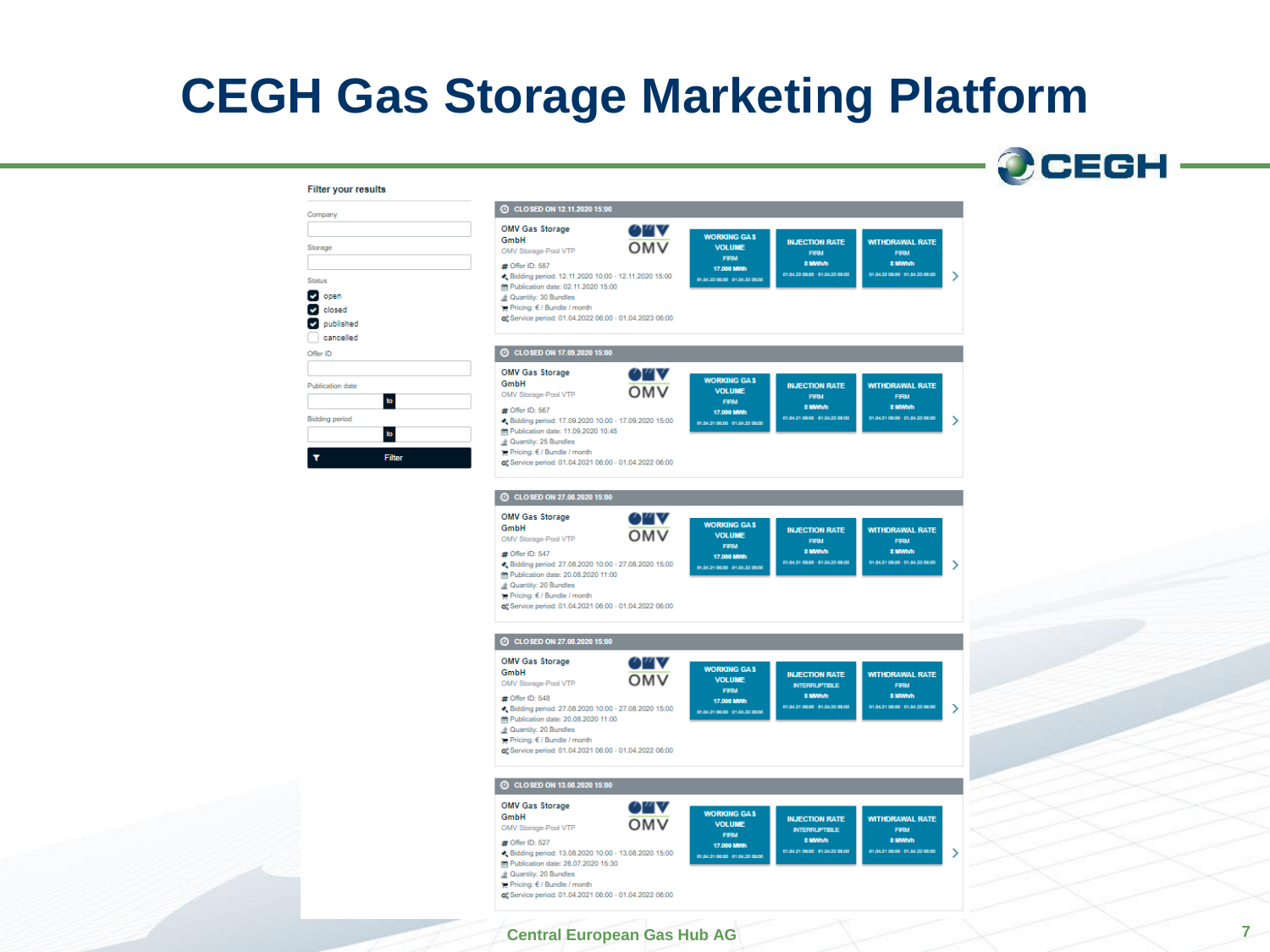# **CEGH App**



#### **First Gas Hub App in the EU**

launched by CEGH in December 2020 *(iOS & Android)*

#### **Main Features**

- All EEX CEGH Gas Exchange market data directly in the App
- Price alerts for exchange products
- Push-notifications of CEGHIX
- Check daily nominated CEGH VTP volumes
- REMIT: up to date with the latest publications (push notification)

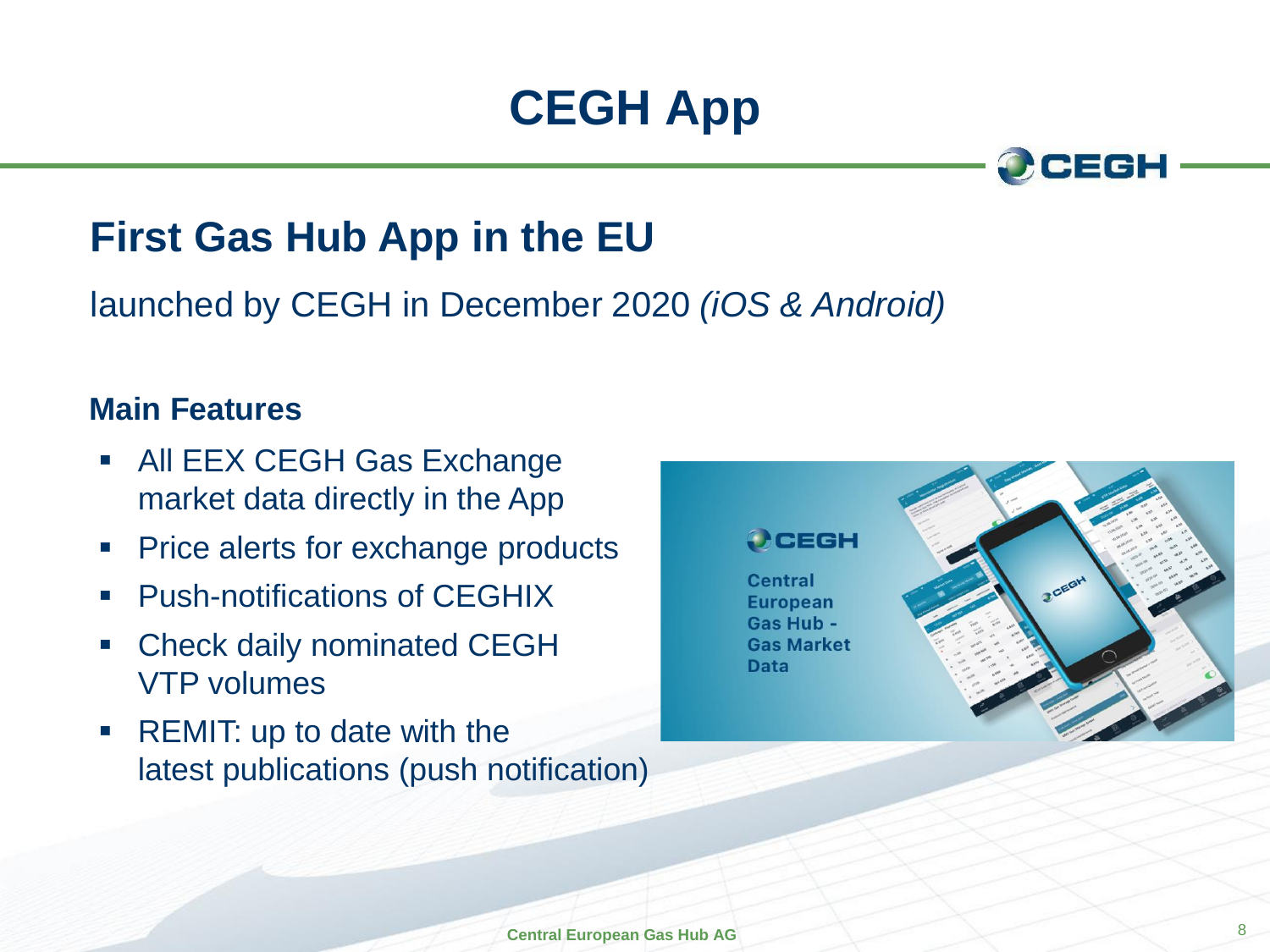#### **CEGH supports the Development of liquid Gas Markets in CEE / SEE**  $\Omega$ CEGH



- We support the creation of liquid gas markets in Austria, but also beyond Austria in CEE / SEE
- We have received the concept on the SEEGAS Project with great interest and will be glad to support any initiative fostering liquidity and traded gas markets

It is our firm opinion that traded gas markets with sufficient liquidity

- **deliver competitive price signals &**
- serve best to supply customers & consumers at market prices/conditions.

Gas exchanges / trading platforms - subject to a robust governance framework are key for such reliable und genuine price information.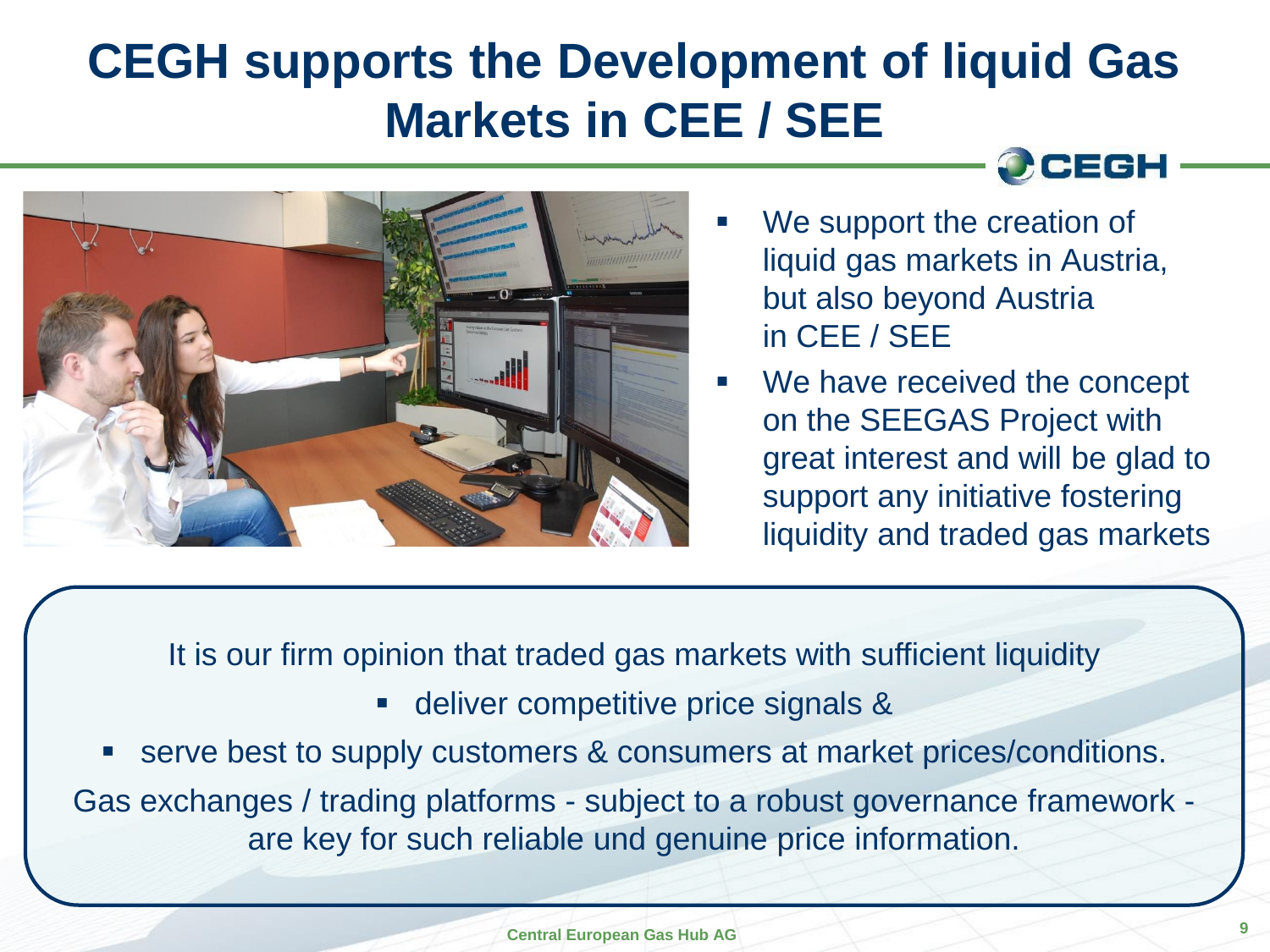## **The State of traded Gas Markets in the CEE/SEE Region varies widely**



 Next to the development of wellfunction and liquid gas markets, infrastructure development is still an important matter in CEE / SEE

- The situation in terms of gas markets in CEE & SEE is not homogenous and countries are at different stages:
	- **Markets, platform operators, etc.**

OCEGH

- Main geographic difference between countries within the EU and members of the Energy **Community**
- From our perspective the question would be, how
	- $\rightarrow$  existing liquidity could be further improved (e.g. competition in the end-consumer sector, reduction of bureaucracy, easier access to gas markets), and
	- $\rightarrow$  liquidity can be developed in countries with no / little liquidity.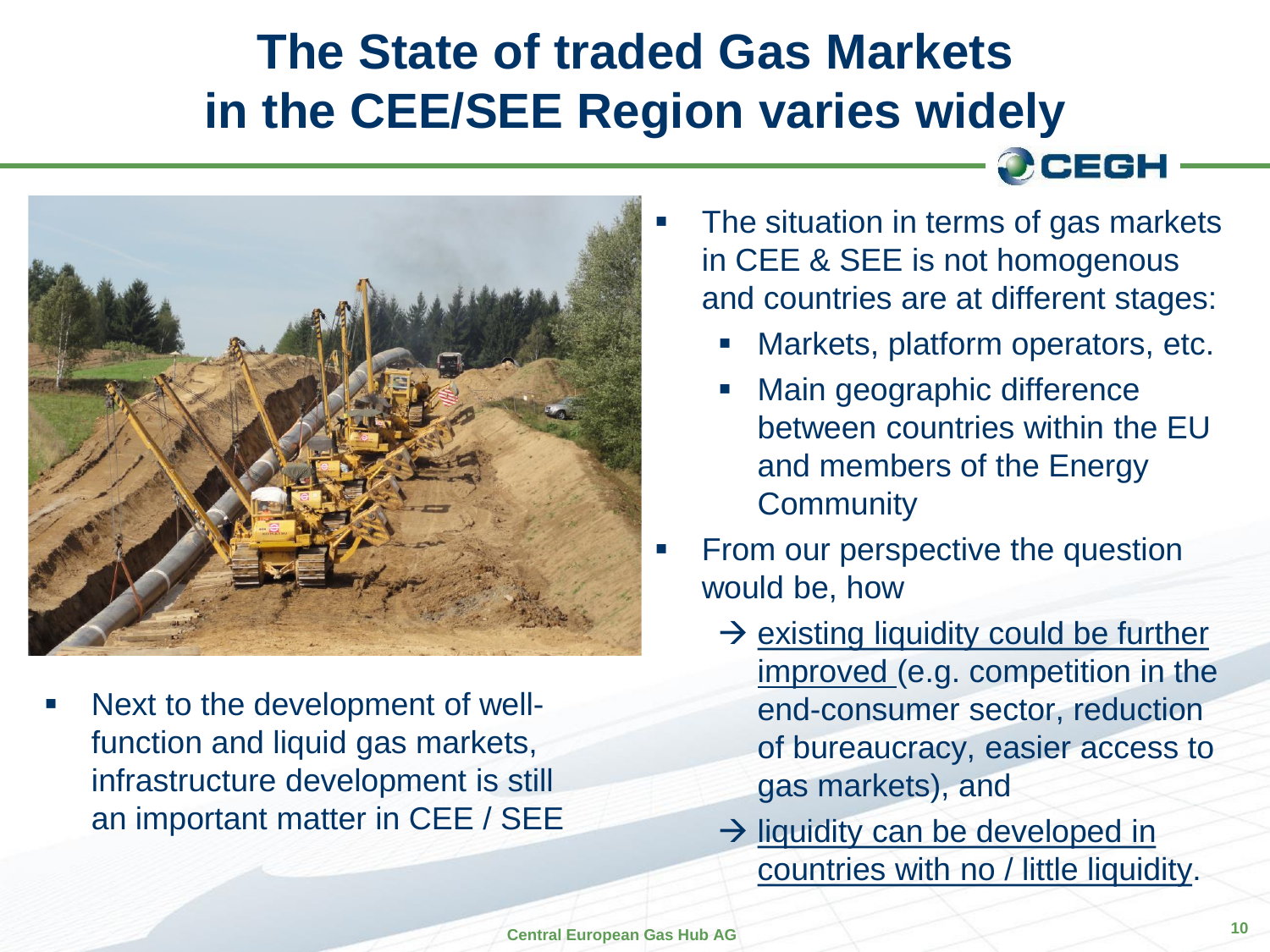## **Initial Thoughts and Considerations to the Concept for a SEEGAS Platform**

Based on the reviewed SEEGAS information, we would consider the following procedure to be practicable:

- Starting point: Study focusing on the Contracting Parties of the Energy Community and their level of (no / little) liquidity and their organizations / market operators, exchanges, etc.
- Assessment: Definition of the necessities resulting from the existing (trading) venues / facilities in the different countries / market areas.
- Way forward: Developing a best-practice model to support the creation of liquid integrated markets – that may include the setting up of an industry platform / fora with a governance body that is used to define a "Charter" or "Terms of Reference" and to find solutions that could serve the common interests.

**OCEGH**